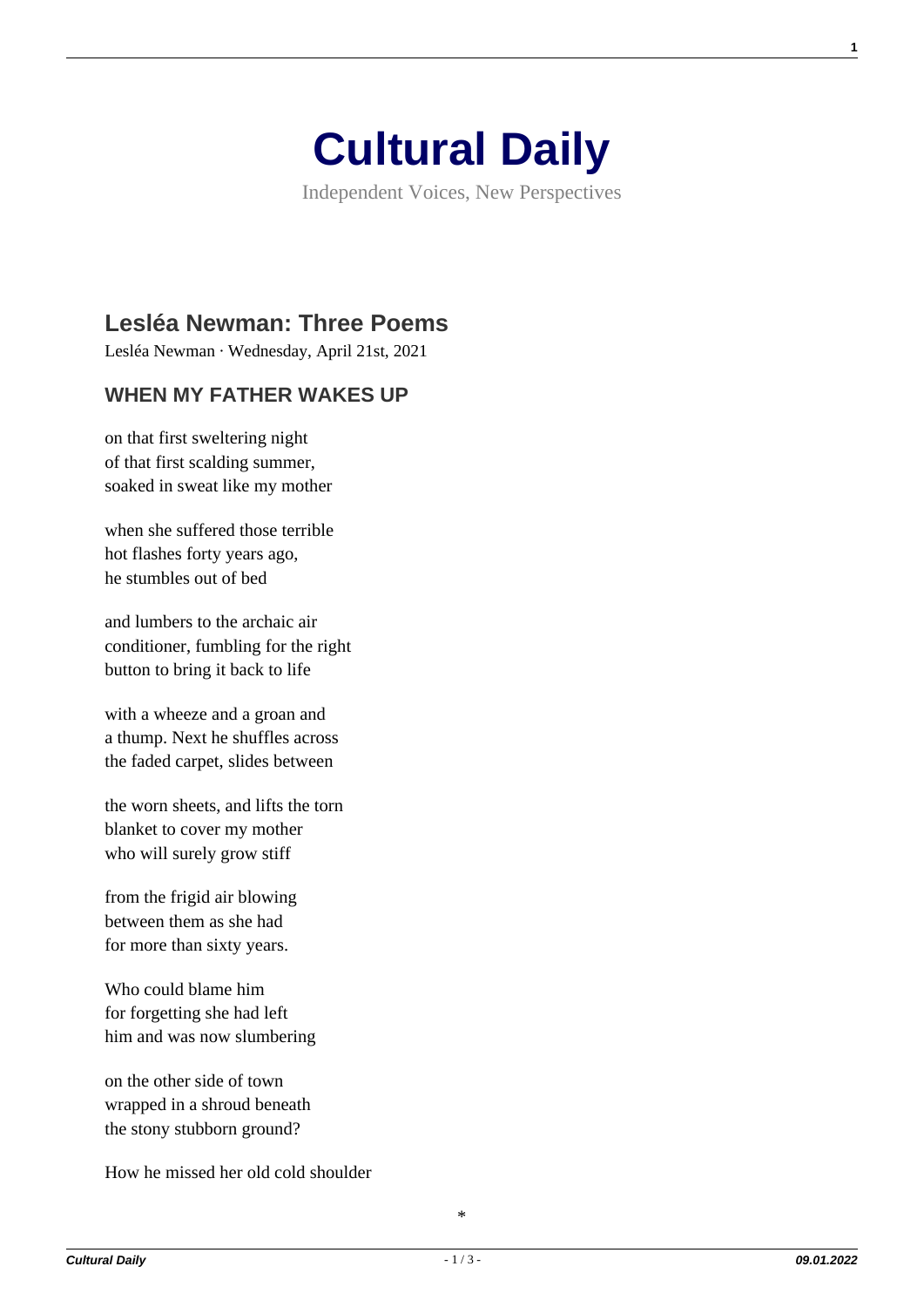## **IT WAS**

not a stroke of genius it was not

a stroke of luck it was

a stroke of misfortune that befell

my father leaving him crumpled

at the foot of the driveway next to the garbage

waiting all morning to be picked up.

**THE PEOPLE NEXT DOOR**

fight every night," says my father, his raspy voice rising on the phone. "They yell, they scream, they

carry on, *you bitch, you bastard*. They slap each other, they punch each other, they kick each other

*he's beating me, she's beating me* night after night after night. I'm telling you, no one can do

anything, even the cops can't make them stop. I don't know how they allow it. I haven't had a decent night's

sleep since I moved in here. I've never heard anything like it. I swear I'm losing my mind."

"Dad, I'm very sorry to hear this," I say.

\*

**2**